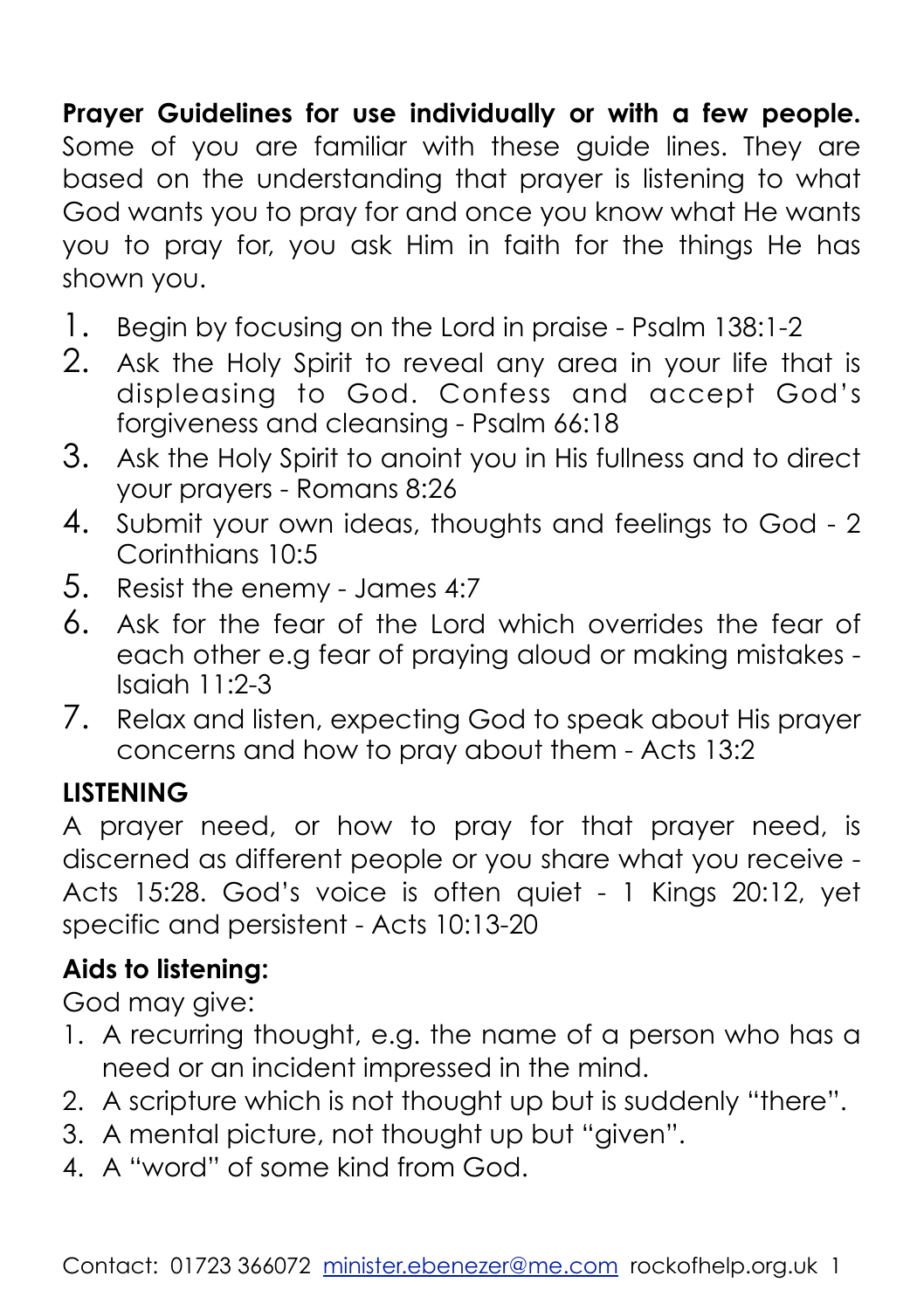Do not be anxious about whether an impression is "you" or "the Lord" - you have gone through the steps, now believe your loving Heavenly Father (but at the same time be accountable to the group leader and the group).

## **INTERCESSION:**

Speak out in obedience the prayer of faith - James 5:15, being available as a channel of the Holy Spirit's different ways of praying - Romans 8:26. Give thanks for what God has begun to do and what is going to change as a result, whether we learn about it or not - Phil 4:6.

#### **PRAYER TRIPLETS:**

As our Spring Tide Mission is coming up it is an opportunity to get serious about our lost friends and family. We shall have events going on through us (think about what you could do) as well as town wide events like the BBQ near Alma Square (21st June) and the Archbishop Sentamu event on Sunday evening 22nd June. Fundamental to the fruitfulness of our mission - people coming to know Jesus - is prayer. Prayer triplets were launched in England back in the 80's but before that they were in the Bible. They have spread throughout the world and the decades and are effective in part of the process on reaching people with the gospel.

Basically a prayer triplet consists of three people (mini-triplet) or three couples (maxi-triplet) who commit to praying regularly for three of their friends each so that between them they are committed to praying for nine individuals or nine couples. They pray for all their known needs and especially that they might become Christian.

A student wrote, "As a fresher I heard about prayer triplets. Three of us met to discuss this – when we should pray, how long we would pray for, where we would meet, who we would pray for. It took two hours! Then for five minutes at the end we prayed for a friend each. Imagine my surprise when the friend I prayed for came to me two days later and asked how she